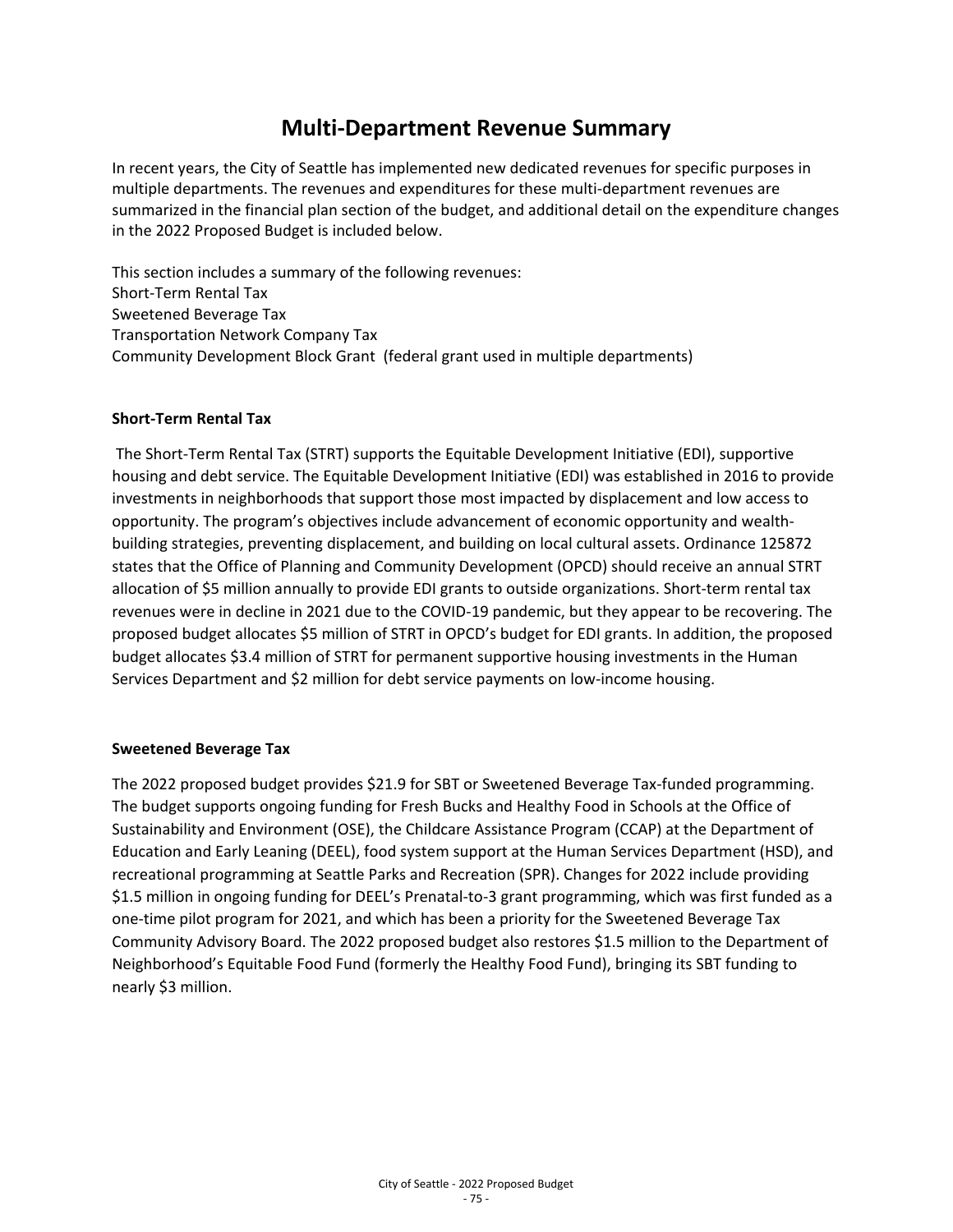# **Multi-Department Revenue Summary**

#### **Transportation Network Company (TNC) Tax**

On September 19, 2019, Mayor Jenny A. Durkan announced a proposed tax on rides with Transportation Network Companies (TNCs) originating 1,000,000 trips or more per quarter from the City of Seattle. Legislation submitted with the 2020 Proposed Budget and passed as part of the 2020 Adopted budget enacted the tax, made appropriations based on forecast revenues, and enacted driver protections. However, due the pandemic-related drop in TNC trip volume, projected revenues from the tax were subsequently reduced to \$0 for 2020 and 75% of the original forecast for 2021; 2020 spending and 2021 budget proposals were curtailed accordingly. As anticipated by the 2021 Proposed Budget, the City Council passed ordinances to reduce the trip threshold for tax eligibility from 1,000,000 down to 200,000 trips per quarter in November 2021. Accounting for this reduced trip threshold and anticipating a partial recovery in trip volumes, the 2022 Proposed Budget assumes \$9.1 million of TNC tax revenue, a 64% increase over the 2021 Adopted revenue forecast but still less than half of the original, prepandemic forecast for 2022.

In the 2022 Proposed Budget, the Department of Finance and Administrative Services (FAS) is responsible for maintaining the accounting and tax infrastructure necessary to enforce and collect the tax. The Office of Labor Standards (OLS) is responsible for enforcing the TNC Minimum Compensation and Deactivation ordinances and for operating the Dispute Resolution Center (DRC). Finally, the Seattle Department of Transportation and the Office of Housing will receive appropriations of \$3.25 million and \$1.3 million respectively.

#### **Community Development Block Grant (CDBG)**

#### **Funding Source Overview**

In 2017, as part of the implementation of a new enterprise-wide financial management system, the Community Development Block Grant (CDBG) Fund (17810) was dissolved, and budget was distributed to various other funds in alignment with the direct fund model. The Human Services Department (HSD) is the City department which acts as custodian for all grants from the U.S. Department of Housing and Urban Development, including CDBG funding. However, CDBG is a relatively flexible funding source and is used by many City departments.

#### **Budget Overview**

In the 2022 Proposed Budget, CDBG funds are distributed to departments and projects as detailed in Table 1. All projects are subject to federal CDBG eligibility requirements, and for some projects, final eligibility has not yet been determined. As with the 2021 project plan, the 2022 project plan notes that funds supporting services previously provided by HSD will continue to be part of the City's contribution to the King County Regional Homelessness Authority (KCRHA). Table 2 below shows expected income from CDBG-funded loan programs managed by the Office of Housing.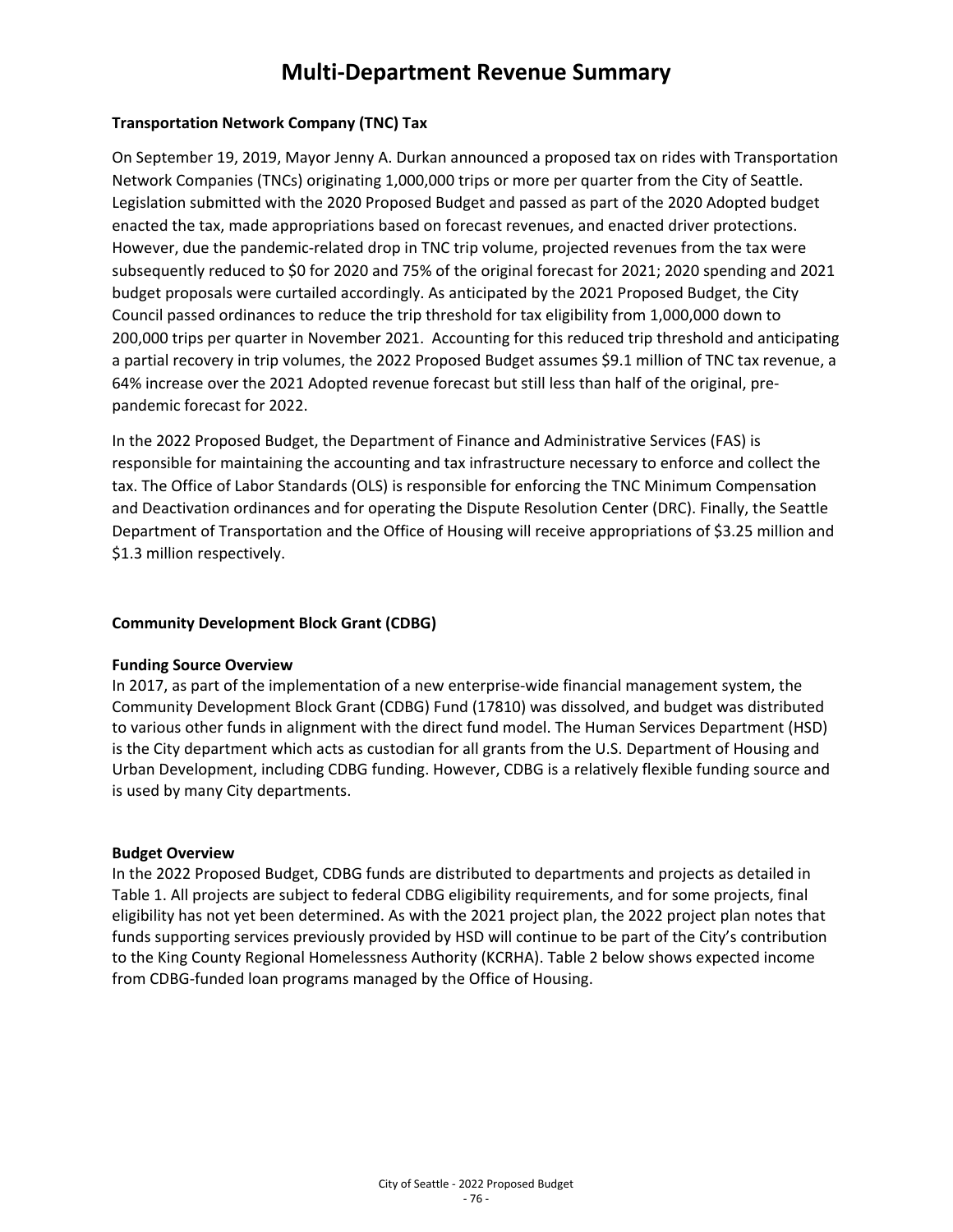# **Multi-Department Revenue Summary**

| <b>Department</b>                  | <b>Title</b>                                            | <b>2022 CDBG</b>                        |
|------------------------------------|---------------------------------------------------------|-----------------------------------------|
| Human Services Department<br>(HSD) | Human Services CDBG Admin & Planning                    | \$1,012,527                             |
|                                    | <b>Homeless Services</b><br>(KCRHA subrecipient grants) | \$3,151,628                             |
|                                    |                                                         |                                         |
|                                    | <b>Community Facilities Clinic Development</b>          | \$1,000,000                             |
|                                    | Mount Baker Family Resource Center                      | \$155,734                               |
|                                    | Minor Home Repair                                       | \$449,917                               |
|                                    | <b>HSD Total</b>                                        | \$5,794,406                             |
|                                    | Office of Housing (OH)                                  | Office of Housing CDBG Admin & Planning |
| Office of Economic                 | <b>Small Business Support</b>                           | \$1,364,000                             |
| Development                        |                                                         |                                         |
| Office of Immigrant and            | ESL for Work (Ready to Work)                            | \$650,200                               |
| <b>Refugee Affairs</b>             |                                                         |                                         |
| Office of Planning and             | Equitable Development Initiative                        | \$430,000                               |
| <b>Community Development</b>       |                                                         |                                         |
| Seattle Parks and                  | Seattle Conservation Corp Park Upgrades                 | \$808,000                               |
| Recreations                        |                                                         |                                         |
| <b>Total</b>                       |                                                         | \$9,207,578                             |
|                                    | <b>Expected Resources</b>                               | \$9,207,578                             |
|                                    | <b>Balance</b>                                          | \$0                                     |

## **Table 1: Community Development Block Grant (CDBG) 2022 Project Plan**

### **Table 2: Community Development Block Grant (CDBG) 2022 Expected Program Income**

| <b>Department</b>         | <b>Title</b>                                                          | <b>2022 CDBG</b>      |
|---------------------------|-----------------------------------------------------------------------|-----------------------|
|                           |                                                                       | <b>Program Income</b> |
|                           | Home Repair Revolving Loan Program                                    | \$605,462             |
| Office of<br>Housing (OH) | Homebuyer Assistance Revolving Loan Program                           | \$315,004             |
|                           | Rental Housing Preservation and Development Revolving<br>Loan Program | \$366,435             |
| <b>Total</b>              |                                                                       | \$1,286,901           |